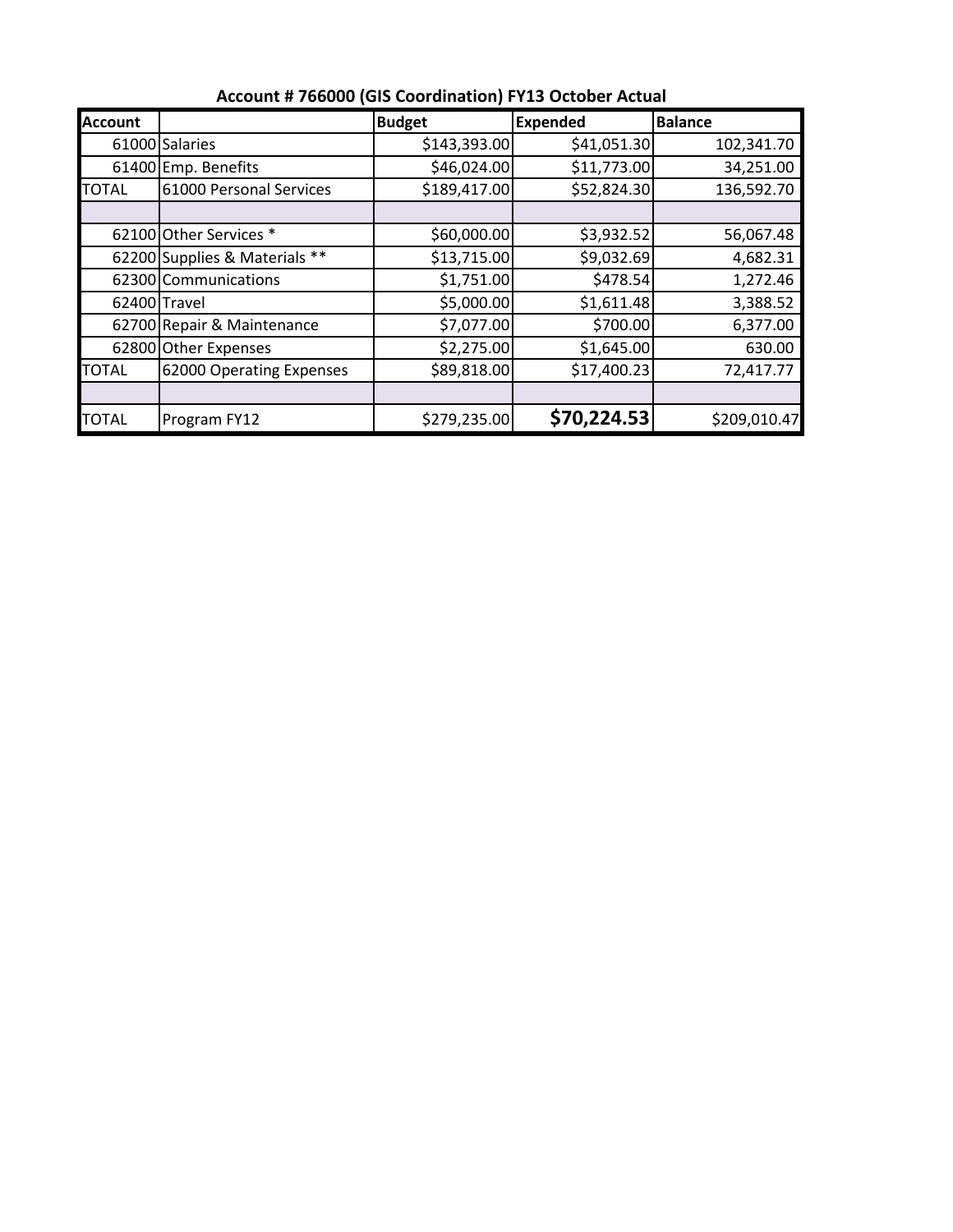| <b>Account</b> |                            | <b>Budget</b> | <b>Expended</b> | <b>Balance</b> |
|----------------|----------------------------|---------------|-----------------|----------------|
|                | 62200 Supplies & Materials | \$1,000.00    |                 | 1,000.00       |
|                | 62300 Communications       |               | \$9.87          | (9.87)         |
| 62400 Travel   |                            | \$3,500.00    | \$694.93        | 2,805.07       |
|                | 62800 Other Expenses       | \$500.00      |                 | 500.00         |
| <b>TOTAL</b>   | 62000 Operating Expenses   | \$5,000.00    | \$704.80        | 4,295.20       |
|                |                            |               |                 |                |
| <b>TOTAL</b>   | Program FY12               | \$5,000.00    | \$704.80        | \$4,295.20     |

**Account # 766010 (MLIAC Council Expenses) FY13 October Actuals**